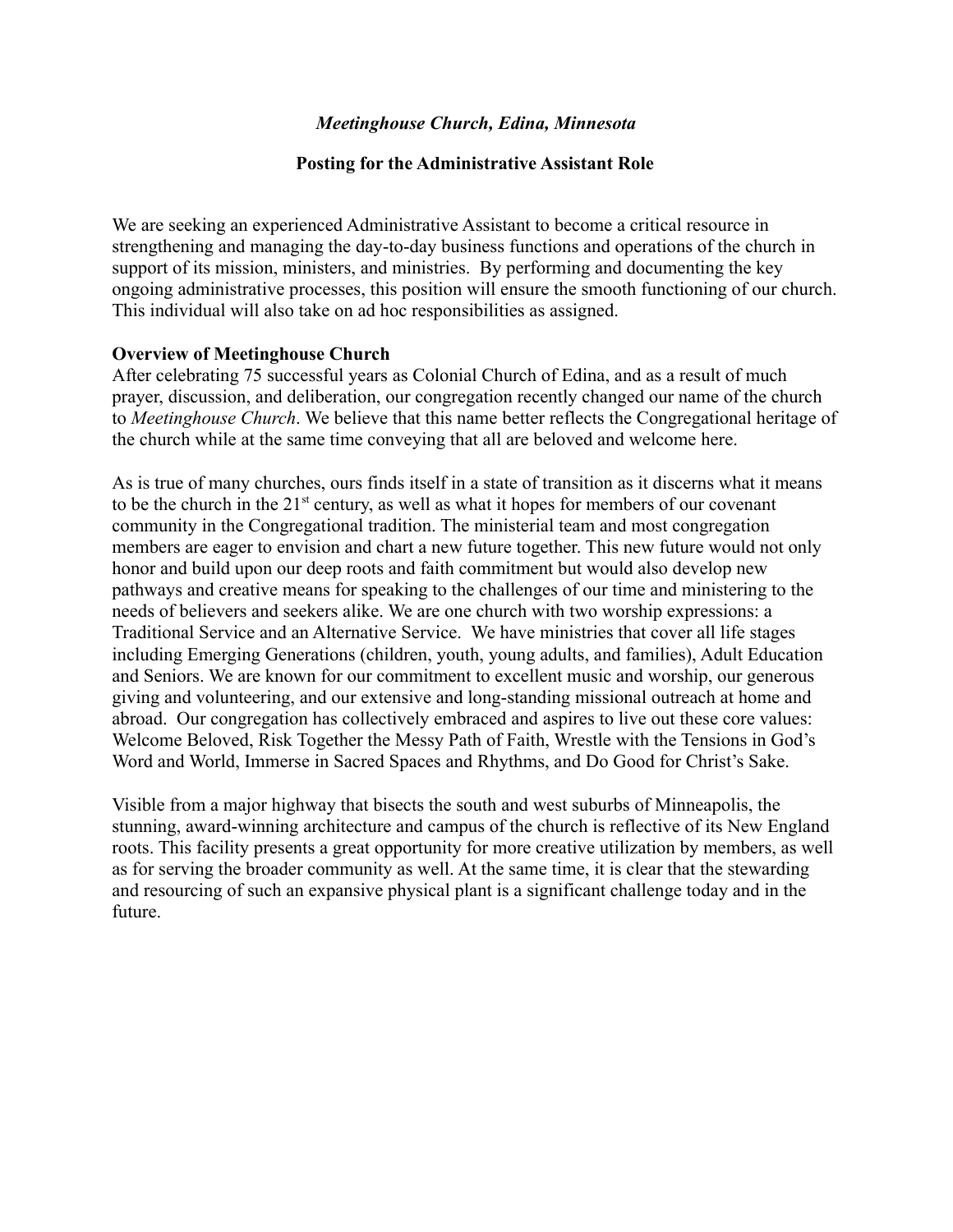# **The Role of Administrative Assistant**

**Reports to**: Senior Minister

**Direct Reports:** None

### **Key Responsibilities**

- 1. Provide all administrative functions in support of the Senior Minister including calendar and scheduling management, mail, telephone and email communications, travel and meeting arrangements, developing support materials as needed, providing copies and all other tasks normal to the operation of the Senior Minister office to effectively carry out ministerial duties.
- 2. Participate regularly with the Pastoral Care Team to address all pastoral care needs of the congregation, maintain Pastoral Care reports and updates, identifying those church members *(*or family members) needing special care and*/*or prayer. Manage the purchase of memorial flowers to adorn the Meetinghouse on a weekly basis and at Christmas and Easter.
- 3. Track and distribute prayer requests obtained from members through Sunday prayer requests and from routine or emergency requests that come in during the week.
- 4. Support Stephen Ministry providers, Grief Coalition Support Group, Prayer Shawl Ministry, and other pastoral care volunteers, Support the Deacon Board and track Deacon visitation team members.
- 5. Schedule and make arrangements for memorial services, prepare memorial bulletin, recruit and schedule a Memorial Deacon and volunteers who assist with the Memorial Reception ministry, acknowledge memorial gifts given to Meetinghouse Church,

General responsibilities:

- 1. Process deposits and prepare check requests for the departments supported
- 2. Work collegially and cooperatively when special projects require an "extra hand."
- 3. Open door assistance for members of the congregation and miscellaneous walk-in individuals requiring attention; in person and via phone or email
- 4. Other duties as assigned by Supervisor

Essential Skills and Experience:

- 1. Commitment to Meetinghouse Church and the Christian ministry it provides the congregational members.
- 2. Effective interpersonal skills, desire for open communication and a passion for service.
- 3. Computer*/*software expertise including Word, Excel, Internet bro*w*sers and cloud computing.
- 4. Project management skills and working collegially
- 5. Ability to adapt and work effectively as ministry happens
- 6. B.A. degree and experience supporting ministry and non-profit work
- 7. Maintaining a positive, can-do attitude

# **Inquiry Process**